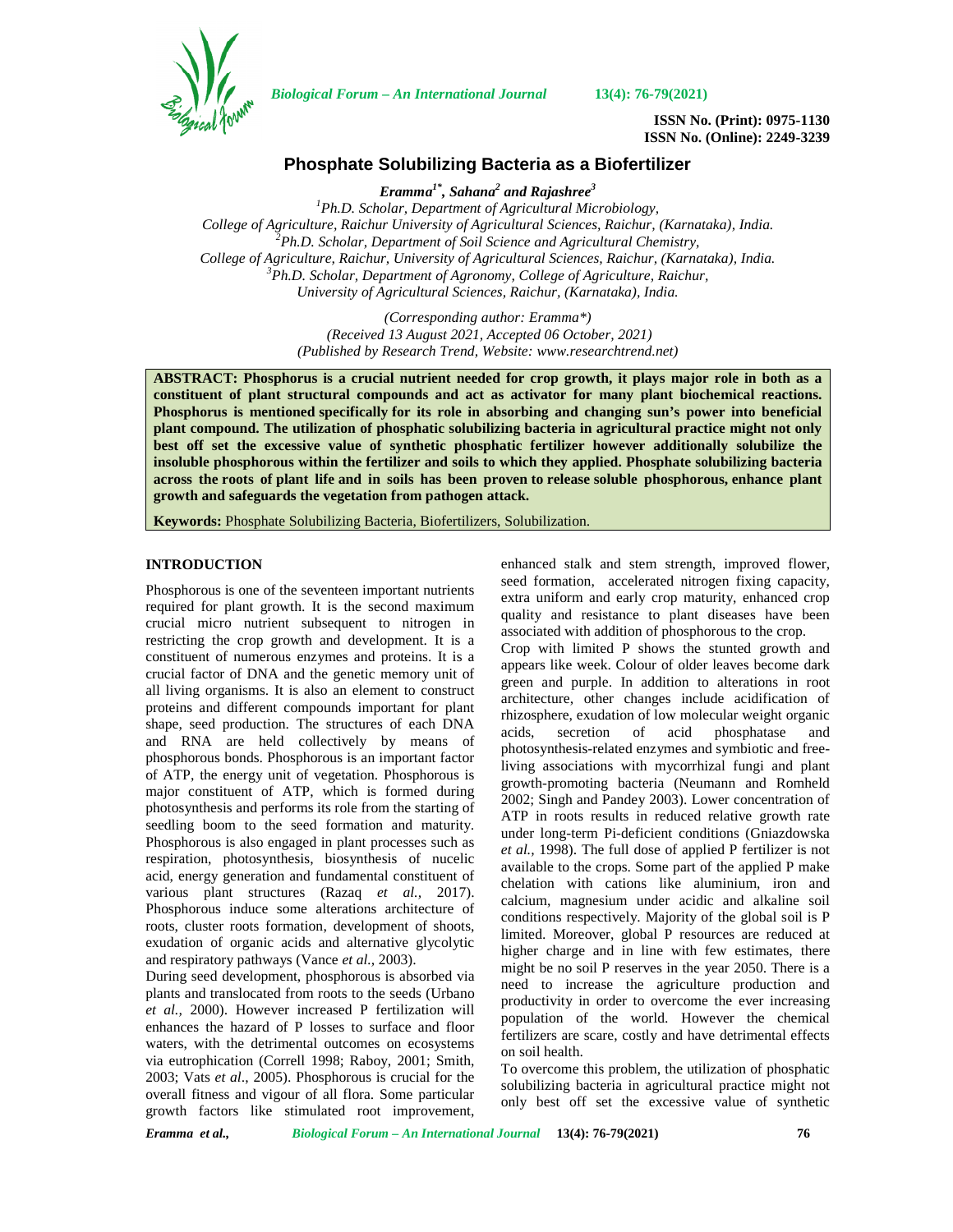phosphatic fertilizer however additionally solubilize the insoluble phosphorous within the fertilizer and soils to which they applied. Phosphate solubilizing bacteria across the roots of plant life and in soils has been proven to release soluble phosphorous, enhance plant growth and safeguards the vegetation from pathogen attack.

**Phosphorous availability of soil.** Being a reactive element, in soil solution phosphorous does exit both as insoluble inorganic and organic phosphorous (Walpola and Yoon, 2012). The level of phosphorous in the soil is about 0.05% (Sharma *et al*., 2013). Generally about 95 -99% of soil phosphorous is in the form of insoluble phosphates (Pradhan and Sukla, 2005). The level of soluble P in soil solution is very low, and the concentration of soil P varying from ppb to 1 mg/ml. Several forms of P can be taken up by the plants, but depending upon the pH plant prefers to uptake P anions mainly in the form of  $HPO_4^{2}$  or  $H_2PO^{4-}$  only (Mahidi *et al*., 2011; Kumar *et al*., 2018).

Cations such as  $Ca^{+2}$  and  $Al^{+3}$ ,  $Fe^{+3}$  make chelation with Phosphorous under calcareous and acidic soil conditions respectively when phopsphatic fertilizer applied to the soil resulting in formation of complexes like calcium phosphate, alumina phosphate and ferrous phosphate (Satyaprakash *et al*., 2017). This form of P is unavailable to plant because of its insolubility and is sufficient to maintain higher crop yields. So there is a need to develop an alternative low priced technology with sufficient supply of phosphorous to the crops.

**Distribution of Phosphate solubilizing bacteria.** Phosphorous solubilizing bacteria are kind of beneficial bacteria play important role in solubilization of phosphate present in the soil (Abd-Alla, 1994) by that enhancing availability of soil phosphorous to plants (Zhu *et al.*, 2011). Around  $10^1$  to  $10^{10}$  bacteria are the present in one gram of soil, as soil acts as minimal basal media for growth of microbes (Khan *et al*., 2009). About 1-50% are of phosphate solubilizing bacteria, 0.1 to 0.5% are of phosphate solubilizing fungi which in whole microbial population (Chen *et al.,* 2006; Khan *et al*., 2009). Rhizosphere contain PSB are of

metabolically much active and are isolated from rhizosphere soil (Selvi *et al*., 2017).

**Isolation and Screenng of PSBs.** In laboratories PSBs are isolated using various growth mediums. The suitable methodology for isolation and potential screening of PSBs was described by Pikovskaya. The colonies with clear halo zone surrounding to it considered as PSB after incubation at optimum temperature. The colonies with formation of halo zone are selected, purified, sub-cultured under aseptic condition and stored at 4ºC for further morphological, biochemical and molecular studies.

The phosphate solubilization efficiency was calculated using below mentioned formula (Kannapiran and Ramkumar, 2011).

Solubilization efficiency  $(\% )$  =

Solubilization zone – Colony diameter

#### Colony diameter

**Solubilization index on solid media.** Solubilization index on the soild media was measured by considering the ratio of diameter of the total (colony + halo zone) colony and diameter of only colony (Edi-Premono *et al*., 1996). Considering the isolates which show the best results on the solid media with respect to solubilization efficiency and solubilization index were subjected to further experimental studies.

Solubilization of phosphate enhances the bioavailability of soil phosphorous to plants (Zhu *et al*., 2011). Phosphate solubilizing bacteria produces and release some organic acid during its metabolic activities there by reduces the soil pH and subsequently leads to the solubilization of phosphate present in soil. Organic acids solubilize the P either by making the chelation with the cations, bound to phosphorous or by reducing the soil pH (Vassilev *et al*., 2006). The PSB produce and releases organic acids such as maleic, oxalic succinic and propionic acids (Panhwar *et al.,* 2011) and the hydroxyl groups of organic acids make complexes with cations bound to P and make it available for the plant uptake.

**Table 1: Production and release of various types of organic acides by PSBs.**

| <b>PSB</b> Isolates                          | Organic acid produced           | Reference                    |
|----------------------------------------------|---------------------------------|------------------------------|
| <i>Proteus</i> sp.                           | Fumaric acid                    | Selvi et al., (2017)         |
| <i>Bacillus</i> sp., <i>Azospirillum</i> sp. | Maleic, tartaric, succinic acid | Selvi <i>et al.</i> , (2017) |
| <i>Pseudomonas</i> sp.                       | Succinic, 2-keto gluconic acid  | Kumar et al., (2018)         |

*Eramma et al., Biological Forum – An International Journal* **13(4): 76-79(2021) 77** The utilization of phosphatic solubilizing bacteria in agricultural practice might not only best off set the excessive value of synthetic phosphatic fertilizer however additionally solubilize the insoluble phosphorous within the fertilizer and soils to which they applied (Rodriguez and Fraga, 1999). Majority of the bacteria especially those belonging to the genus Bacillus and Pseudomonas were solubilized the insoluble form of P with the release of some organic acids like acetic, formic, glycolic, lactic, acetic acids and fumaric acids (Rashid *et al.,* 2014). Four strains of PSB namely *Anthrobacter ureafaciens, Rhodococcus erythropolis, Delfia* sp. and *Phyllobacterium myrsinacearum* were reported by Chen *et al.,* (2006)

and were involved in organic acid production thereby solubilize the considerable quantity of TCP in the medium.

**PSB in plant growth promotion.** Various phosphate of solubilizing bacteria are resides in the soil. The quantity of P released by PSB is generally not adequate for actual improvement of plant growth. So there is a need to inoculate the plants with targeted microbes with higher concentration than that generally present in the soil for the enhancement of yield. Numerous reports reported that capability of the PSB to mineralize or to solubilize the organic and inorganic P in the soil, which in turn leads to increased plant growth promotion activities (Kloepper *et al.,* 1988; Subba Rao, 1982).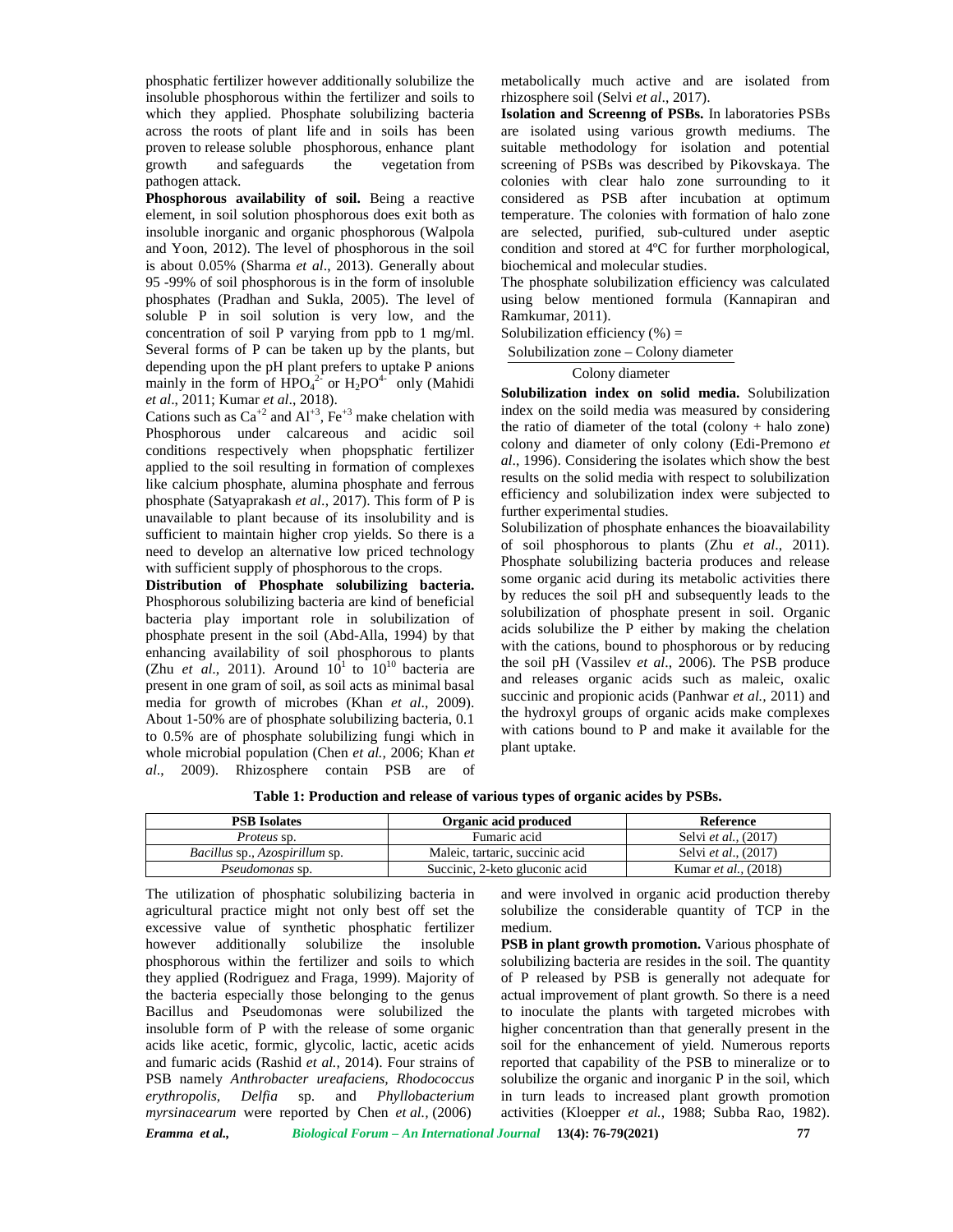Beneficial metabolites such as siderophores, antibiotics and phytohormonres are produced and released by PSB and they played crucial role in plant growth and yield enhancement. The availability of P is a limiting measure in plant development (Goldstein, 1988). This proof indicated the principle contribution of PSB in nutrition and growth performance of plants. Datta *et al.,* (1982) found that strains of *Bacillus firmus* NCIM 2636 produce IAA along with inorganic phosphate solubilization.<br>Phosphate

solubilizing bacteria *i.e.*, eighty Pseudomonas strains were screened by Jha *et al.,* (2009). Among 80, three isolates viz., *Pseudomonas plecoglossicida, P aeruginosa, P. mosseli* were able to solubilize TCP. *Pseudomonas plecoglossicida* produced siderophores and indole acetic acid along with maximum solubilization of phosphate. Stress tolerant phosphate solubilizing *Arthobacter* spp and *Bacillus* spp were isolated from tomato rhizosphere by Banarjee *et al.,* (2010) in addition to phosphate solubilization activity they were also engaged in bocontrol and plant growth promotion activities including IAA production. PSB isolates were showed positive results for the production of organic acid and hormones such as IAA. Majority of the isolated PSB strains were *Bacillus* spp. and were capable to produce siderophores.

Phosphate solubilizing bacteria has promoted both growth enhancement and uptake of nutrients by plants simultaneously. *Pseudomonas putida*, a strain of PSB promoted growth of both soot and roots along with P uptake by Canola plants (Lifshitz *et al*., 1987). Murty and Ladha, (1988) reported rice seeds inoculated with *Azospirillum lipoferum* showed improved root growth, biomass along with increased uptake of phosphate ions. Increase in uptake of P and yields have been also associated with *Bacillus firmus* (Datta *et al.,* 1982) *Bacillus polymyxa* (Gaur and Ostwal, 1972**)** *Bacillus cereus* and others.

Mixed or co-cuculture with other microbes is the alternate move towards the use of phosphate solubilizing bacteria as a microbial inoculation. Monib *et al*., (1984) demonstrated the co-inoculation of *Azospirillium* and PSB influenced positively on uptake of P, N along with better yield in various crops. Combined inoculation of *Pseudomonas striata Bacillus polymyxa* and *Azospirillium* brasillense showed increased P and N uptake, improved root and shoot growth with significant yield as compared to single inoculation. Both pot and field experiments were conducted by Bakshandeh *et al*., (2015) to study the efficiency of four PSB isolates *Enterobacter* sp*, Rahnella aquatilis, Pseudomonas putida* and *Pseudomonas fluorescence* showed increased grain and biological yield in different varieties of rice cultivars as compared to individual inoculation.

Vikram and Hamzehzarghani, (2008) isolated sixteen PSB isolates and were promoted growth parameters like increased nodule numbers, nodule weight, dry weight and shoot weight of green gram under green house circumstance. Significantly increased uptake of P and improvement in morphology of aerobic rice were demonstrated by Panhwar *et al*., (2011). Inoculation of

PSB and its ecological effects on growth and biological yields of winter maize was studied by Rima and Dulley, (2013) under two subsequent winter seasons, and highest values were recorded by all growth parameters after inoculation with PSB.

# **CONCLUSION**

Application of PSB in soil appears to be an efficient way to convert insoluble form of P compounds to soluble form of P resulting in significantly increased growth yield and quality. Most potential PSBs are *Bacillus* spp, *Pseudomonas* spp and *Rhizobium* spp etc., Application of PSB enhances both vegetative and reproductive parameters of plant along with increased nutrient uptake like P and N. They also involved in production of siderophores, antibiotics and plant growth promoting hormones IAA, GA and thereby improve the plant growth and development. They also serve as bio control agents against several plant pathogens. Thus PSB acts as a promising substitute for inorganic P fertilizer to fulfil the needs of P to the plants.

## **FUTURE SCOPE**

The strains need to adjust different locations so multi location trials are necessary to evaluate the phosphate solubilizing bacterial strains due to larger variations in soil and climatic condition.

## **Conflict of Interest.** None.

## **REFERENCES**

- Abd-Alla, M. H. (1994). Phosphatases and the utilization of organic phosphorus by Rhizobium leguminosarum biovar viceae. *Letters in Applied Microbiology, 18*: 294–296.
- Chen, Y. P., Rekha, P. D., Arun, A. B., & Shen, F. T. (2006). Phosphate solubilizing bacteria from subtropical soil and their Tricalcium phosphate solubilizing abilities. *Applied Soil Ecol*ogy, *34*: 33-41.
- Correll, D. L. (1998). The role of phosphorus in the eutrophication of receiving waters: A review. *Journal of Environmental Quality*, *27*(2): 261-266.
- Banerjee, S., Palit, R., Sengupta, C., & Standing, D. (2010). Stress induced phosphate solubilization by *Arthrobacter* spp. and *Bacillus* spp. isolated from tomato rhizosphere*. Australian Journal of Crop Science, 4*(6): 378-383.
- Datta, M., Banik, S., & Gupta, R. K. (1982). Studies on the efficacy of a phytohormone producing phosphate solubilizing Bacillus firmus in augmenting paddy yield in acid soils of Nagaland. *Plant and Soil*, *69*(3): 365-373.
- Edi-Premono, M., Moawad, A. M., & Vlek, P. L. G. (1996). Effect of phosphate solubilization *Pseudomonas putida* on the growth of maize and its survival in the rhizosphere. *Indonesian Journal. Crop Science, 11*: 13-23.
- Gaur, A. C., & Ostwal, K. P. (1972). Influence of phosphate dissolving Bacilli on yield and phosphate uptake of wheat crop*. Indian Journal of Experimental Biology*, *10*: 393-4.
- Gniazdowska, A., Mikulska, M., & Rychter, A. M. (1998). Growth, nitrate uptake and respiration rate in bean roots under phosphate deficiency. *Biol. Plant, 41*: 217–226.

*Eramma et al., Biological Forum – An International Journal* **13(4): 76-79(2021) 78**